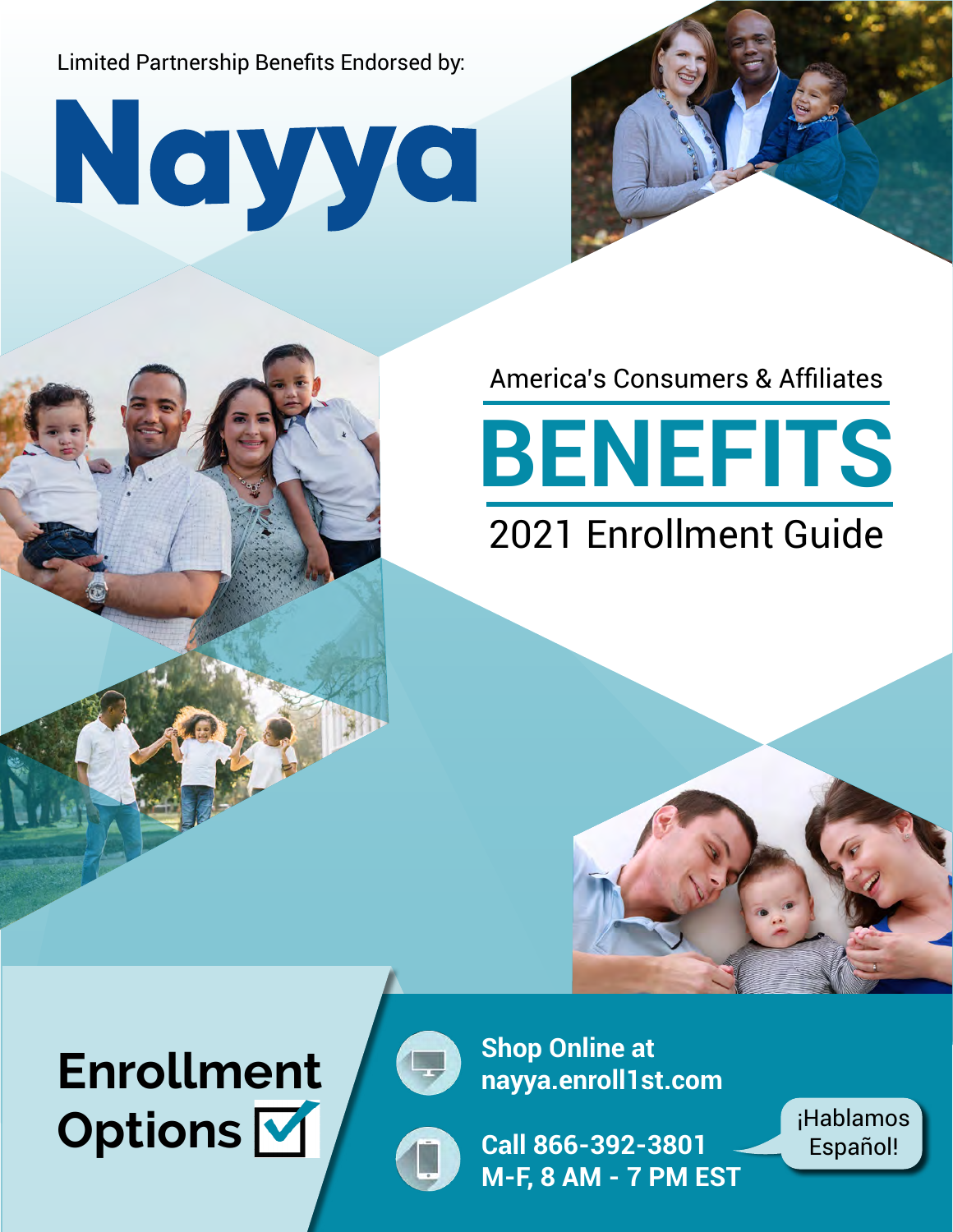## **Let's Get Started**



The America's Consumer's and Affiliates Limited Partnership is an opportunity for partners to earn a secondary income from online marketing programs and receive access to voluntary benefits. How it Works: Partners share specific browsing habits (Legend Browsing App for smartphones or Chrome or Firefox browsers) that are anonymous and secure that are limited to: website visited, time of visit and duration. Partners can provide 500 hours of service annually to be an active partner. In addition, your Partnership provides access to established Voluntary Insurance Benefits with National "A" Rated insurance carriers, in which you and your family may participate.

### **4 step enrollment process:**

### **Choose Medical Options** SelectMed..............................Pg 3

*SelectMed Pro and Max*: Daily care platform for preventative & daily care for Doctor Office Visits, Blood Work and Vaccinations to keep you healthy.

*SelectMed Metallic Plans*: Choose from SelectMed Bronze or Silver plans that include daily care benefits, hospitalization, Lab Services, Surgery, RX and more.



**3**

#### **Hospitalization Options**

SelectMed Plan has a *Buy-up Catastrophic Hospitalization plan* with up to \$100,000 in benefits.

•Guaranteed Acceptance

#### **Hospital Indemnity**

Hospital Indemnity provides the hospitalization benefits not covered by the daily care plans. This coverage is paid direct to you from the provider.

•Guaranteed Acceptance

**Individual Major Medical** is available and pricing is based on your zip code, age and income. Call us today to learn if you qualify.

#### **Choose Life Coverage Options**

Financial planning is important.

- •Guaranteed Acceptance up to \$50,000 for 10 Year Term and Permanent coverage.
- Coverage available up to \$500,000.

- SelectMed Base
- SelectMed **Pro**
- SelectMed **Max**
- SelectMed Bronze
- SelectMed Silver

To learn more about Buy-up Catastrophic Hospitalization or Hospital Indemnity, call *866-392- 3801, M-F 8am - 7pm, EST* or go online at *nayya.enroll1st.com*

|           | <b>Choose Additional Health Options</b>                                        |  |
|-----------|--------------------------------------------------------------------------------|--|
| <b>Le</b> | Pick and choose additional coverage that compliments your medical<br>coverage. |  |
|           |                                                                                |  |
|           | <b>Choose Life Coverage Options</b>                                            |  |

Group Term Life...................Pg 10 Universal Life.......................Pg 11

There is an additional \$4.00 admin fee for ACH processing.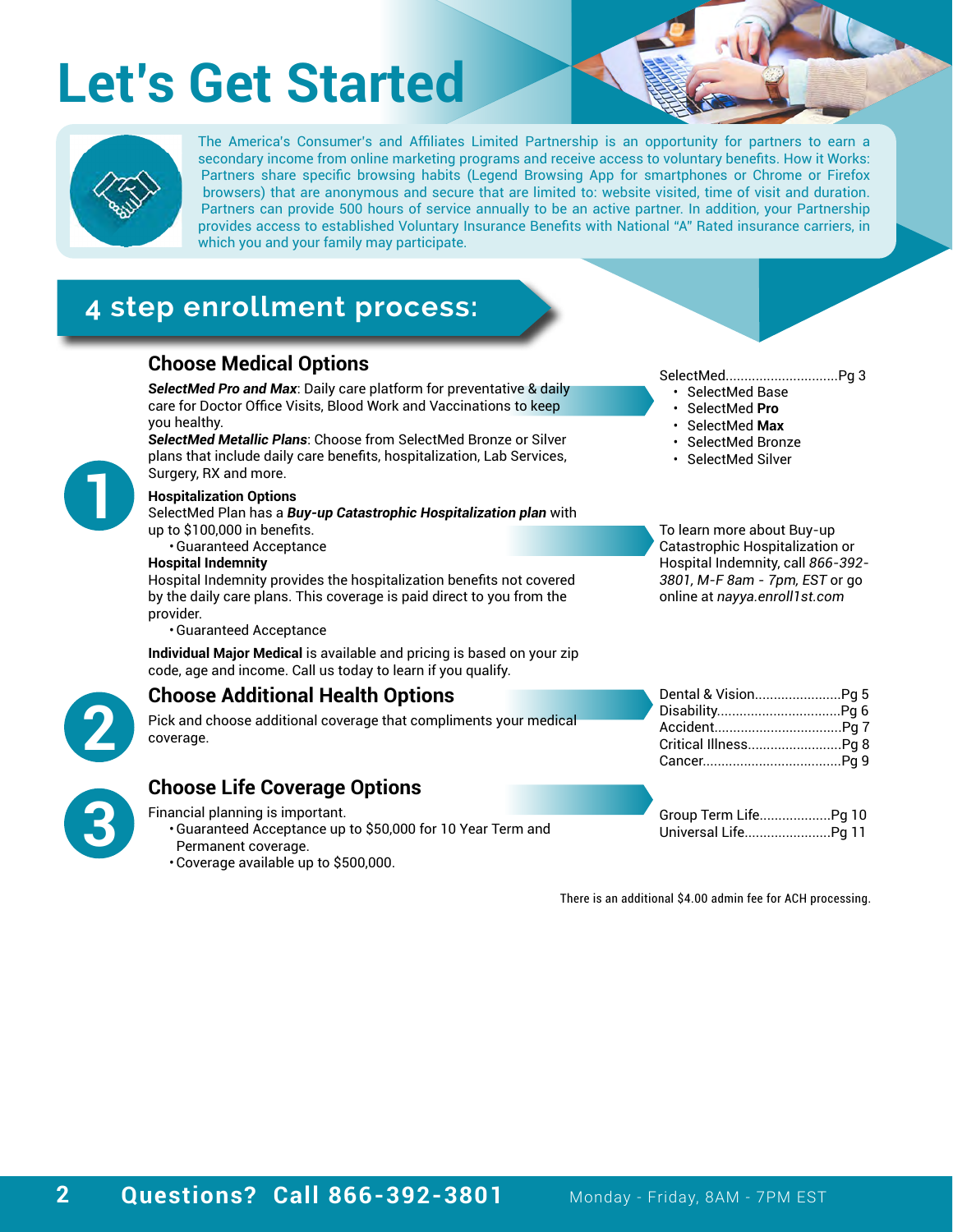### **1. SelectMed Plan Options**

| <b>Medical Plan Options</b>                                                     | <b>SelectMed Pro</b>                                                                                           | <b>SelectMed Max</b>                                                                                                    | <b>SelectMed Bronze</b>                                                                                                                                                              | <b>SelectMed Silver</b>                                                                                                                                      |  |  |
|---------------------------------------------------------------------------------|----------------------------------------------------------------------------------------------------------------|-------------------------------------------------------------------------------------------------------------------------|--------------------------------------------------------------------------------------------------------------------------------------------------------------------------------------|--------------------------------------------------------------------------------------------------------------------------------------------------------------|--|--|
| <b>Evidence of insurability</b>                                                 |                                                                                                                |                                                                                                                         | <b>Guaranteed Acceptance</b>                                                                                                                                                         |                                                                                                                                                              |  |  |
| <b>PPO Network</b>                                                              |                                                                                                                | First Health <sup>®</sup>                                                                                               | <b>PHCS Practitioner and Ancillary</b>                                                                                                                                               |                                                                                                                                                              |  |  |
| <b>Deductible</b>                                                               |                                                                                                                |                                                                                                                         | In-Network Provider (No Out of Network Coverage)                                                                                                                                     |                                                                                                                                                              |  |  |
| Individual/ Family                                                              | \$0                                                                                                            | \$2,000/\$4,000                                                                                                         | \$0<br>\$0                                                                                                                                                                           |                                                                                                                                                              |  |  |
| <b>Out-of-Pocket Max</b>                                                        |                                                                                                                |                                                                                                                         | In-Network Provider (No Out of Network Coverage)                                                                                                                                     |                                                                                                                                                              |  |  |
| Individual/ Family                                                              | \$8,150/\$16,300                                                                                               | \$8,150/\$16,300                                                                                                        | \$8,150/\$16,300                                                                                                                                                                     | \$5,000/\$10,000                                                                                                                                             |  |  |
| <b>Medical Services</b>                                                         |                                                                                                                |                                                                                                                         | In-Network Provider (No Out of Network Coverage)                                                                                                                                     |                                                                                                                                                              |  |  |
| <b>Preventive &amp; Wellness Services</b>                                       |                                                                                                                |                                                                                                                         | \$0 Copay (Plan pays 100% of covered preventive and wellness services)                                                                                                               |                                                                                                                                                              |  |  |
| Primary Care Office Visit<br>(Non-Hospital Based)                               | \$25 Copay (Max 5 Visits Per<br>Calendar Year <sup>1</sup> )                                                   | \$25 Copay/visit                                                                                                        | \$25 Copay (Limited to 8 visits/<br>calendar yr)                                                                                                                                     | \$15 Copay (Limited to 10 visits/<br>calendar yr)                                                                                                            |  |  |
| <b>Specialist Office Visit</b><br>(Non-Hospital Based)                          | \$25 Copay (Max 5 Visits Per<br>Calendar Year <sup>1</sup> )                                                   | \$50 Copay/visit                                                                                                        | \$50 Copay (Limited to 8 visits/<br>calendar yr)                                                                                                                                     | \$25 Copay (Limited to 10 visits/<br>calendar yr)                                                                                                            |  |  |
| <b>Urgent Care</b>                                                              | \$25 Copay (Max 5 Visits Per<br>Calendar Year <sup>1</sup> )                                                   | \$50 Copay/visit                                                                                                        | \$50 Copay (Limited to 2 visits/<br>calendar yr)                                                                                                                                     | \$35 Copay (Limited to 3 visits/<br>calendar yr)                                                                                                             |  |  |
| <b>Telemedicine Services</b>                                                    |                                                                                                                | MedCall Now <sup>2</sup> - Included (No Copay)                                                                          | \$0                                                                                                                                                                                  | \$0                                                                                                                                                          |  |  |
| Inpatient Hospitalization                                                       |                                                                                                                | Buy-Up Coverage Available: \$50,000 or \$100,000, \$5,000 Deductible, 12<br>Month Pre-Ex (PRICING NOT IN PREMIUM BELOW) | \$350 Copay per admission <sup>5</sup><br>(Limited to 5 days/calendar yr) <sup>4</sup>                                                                                               | \$350 Copay per admission <sup>5</sup><br>(Limited to 7 days/calendar yr) <sup>4</sup>                                                                       |  |  |
| <b>Inpatient Surgery</b>                                                        |                                                                                                                |                                                                                                                         | Included in Inpatient Hospitalization<br>Copay <sup>5</sup> (Second surgical opinion<br>may be required; Limited to 2<br>surgeries/calendar yr) <sup>4</sup>                         | Included in Inpatient Hospitalization<br>Copay <sup>5</sup> (Second surgical opinion<br>may be required; Limited to 3<br>surgeries/calendar yr) <sup>4</sup> |  |  |
| Outpatient Hospital or Free Standing<br><b>Facility Services and Surgery</b>    |                                                                                                                | Not Covered                                                                                                             | \$350 Copay <sup>5</sup> (Limited to 1 visit/<br>calendar yr) <sup>4</sup>                                                                                                           | \$350 Copay <sup>5</sup> (Limited to 2 visit/<br>calendar yr) <sup>4</sup>                                                                                   |  |  |
| <b>Emergency Room Services</b>                                                  |                                                                                                                |                                                                                                                         | \$350 Copay <sup>5</sup> (Limited to 1 visit/calendar yr)                                                                                                                            |                                                                                                                                                              |  |  |
|                                                                                 |                                                                                                                | Diagnostic Services (Non-Hospital Based for Pro, Bronze, and Silver Plans)                                              |                                                                                                                                                                                      |                                                                                                                                                              |  |  |
| <b>Laboratory Services</b>                                                      | \$25 Copay (Combined limit of 5<br>visits /calendar yr with Radiology)                                         | \$50 Copay (Unlimited)                                                                                                  | \$50 Copay (Combined limit of 3 visits / calendar yr with Radiology)                                                                                                                 |                                                                                                                                                              |  |  |
| Radiology                                                                       | \$25 Copay Outpatient Basic<br>X-Ray. (Combined limit of 5 visits<br>/calendar yr with Laboratory<br>Services) | \$50 Copay Outpatient Basic X-Ray<br>(Unlimited)                                                                        | \$50 Copay<br>(Combined limit of 3 visits / calendar yr with Laboratory Services)                                                                                                    |                                                                                                                                                              |  |  |
| Outpatient: CT/MRI/PET Scan                                                     | Not Covered                                                                                                    | 50% Coinsurance per test; After<br>Deductible. <sup>4</sup>                                                             | \$350 Copay (Max of 1/calendar yr) <sup>4</sup>                                                                                                                                      | \$350 Copay (Max of 2/calendar yr) <sup>4</sup>                                                                                                              |  |  |
| Pregnancy Benefits: Childbirth/Delivery<br>(Considered Inpatient Hospital Stay) |                                                                                                                | Not Covered                                                                                                             |                                                                                                                                                                                      | \$350 Copay per admission <sup>5</sup>                                                                                                                       |  |  |
| Allergy Services <sup>6</sup>                                                   |                                                                                                                |                                                                                                                         |                                                                                                                                                                                      | \$25 Copay                                                                                                                                                   |  |  |
| Home Health Care                                                                |                                                                                                                | <b>Not Covered</b>                                                                                                      | \$25 Copay (Limited to 10 visits/<br>calendar yr)                                                                                                                                    | \$25 Copay (Limited to 15 visits/<br>calendar yr)                                                                                                            |  |  |
| Treatment for Chemical Abuse &                                                  |                                                                                                                | Out-Patient Only: \$50 Copay/visit                                                                                      | In-Patient: \$250 Copay per day <sup>5</sup><br>(Limited to 5 days/calendar yr) <sup>4</sup>                                                                                         | In-Patient: \$250 Copay per day <sup>5</sup><br>(Limited to 7 days/calendar yr) <sup>4</sup>                                                                 |  |  |
| Dependency                                                                      | Not Covered                                                                                                    |                                                                                                                         | Out-Patient: \$25 Copay per day<br>(Limited to 5 days/calendar yr) <sup>4</sup>                                                                                                      | Out-Patient: \$25 Copay per day<br>(Limited to 7 days/calendar yr) <sup>4</sup>                                                                              |  |  |
| Rehabilitation/Habilitation Services                                            |                                                                                                                | \$50 Copay/visit; (Combined limit for<br>all therapies of 20 visits/calendar yr)                                        |                                                                                                                                                                                      | Not Covered - 100% paid by Member                                                                                                                            |  |  |
| <b>Emergency Medical Transportation</b>                                         |                                                                                                                | Not Covered                                                                                                             |                                                                                                                                                                                      | \$250 Copay <sup>5</sup> (By land only; Limited to 1 transport/calendar yr)                                                                                  |  |  |
|                                                                                 |                                                                                                                |                                                                                                                         | No Copay for ACA Compliant covered prescription drugs                                                                                                                                |                                                                                                                                                              |  |  |
| Prescription Benefit <sup>7</sup>                                               | 20% Copay-Generic Only;<br>12 Prescriptions Max; 30 day<br>supply Max;                                         |                                                                                                                         | Brand/Generic, \$10 Formulary Generic / \$50 Formulary Brand; Mail \$30 Formulary Generic / \$150 Formulary Brand,<br>\$750 Per Primary / \$1,500 Per Family Annual Max <sup>3</sup> |                                                                                                                                                              |  |  |
| <b>Monthly Rates</b>                                                            | <b>SelectMed Pro</b>                                                                                           | <b>SelectMed Max</b>                                                                                                    | <b>SelectMed Bronze</b>                                                                                                                                                              | <b>SelectMed Silver</b>                                                                                                                                      |  |  |
| <b>Individual</b>                                                               | \$116.71                                                                                                       | \$207.25                                                                                                                | \$487.89                                                                                                                                                                             | \$589.48                                                                                                                                                     |  |  |
| Individual + Spouse                                                             | \$183.85                                                                                                       | \$346.11                                                                                                                | \$853.26                                                                                                                                                                             | \$1,016.37                                                                                                                                                   |  |  |
| Individual + Child                                                              | \$176.99                                                                                                       | \$354.87                                                                                                                | \$880.90                                                                                                                                                                             | \$1,047.49                                                                                                                                                   |  |  |
|                                                                                 |                                                                                                                |                                                                                                                         |                                                                                                                                                                                      |                                                                                                                                                              |  |  |

Not available in Alaska, Hawaii, Massachusetts, and New Hampshire.

1. Combined 5 visits per year includes Primary Care Visit to Treat Injury or Illness, Specialist Visit

and Urgent Care Visit. 2. MedCall Now State Exclusions: SC and TX. 3. The prescription provided by DataRx is not available in NY, SD, and WA. For the SelectMed Max

plan only: In the states noted, \$20 co-pay generic only, 30 day supply max.<br>4. Pre-authorization required.<br>5. Subject to Reference Based Pricing

6. Included in Primary Care Office Visit or Specialist Office Visit limits. The copay applies to the administration of the allergy service and is separate from the copay for the office visit

7. Prescription Discount card included in SelectMed Bronze and Silver Plans. Learn more: [https://]( https://www.truscript.com/) [www.truscript.com/]( https://www.truscript.com/)

Reinsurance coverage is provided through Providence Insurance Company II First Health is a brand name of First Health Group Corp., an indirect, wholly-owned subsidiary of

Aetna Inc. Bronze and Silver plans only: To find a provider through the PHCS Practitioner and Ancillary:

<https://www.multiplan.com/webcenter/portal/ProviderSearch> For additional information reference the Summary Plan Document for a list of services offered In-Network.

LP SelectMed and B&S-3-24-21

#### **Questions? Call 866-392-3801** Monday - Friday, 8AM - 7PM EST **3**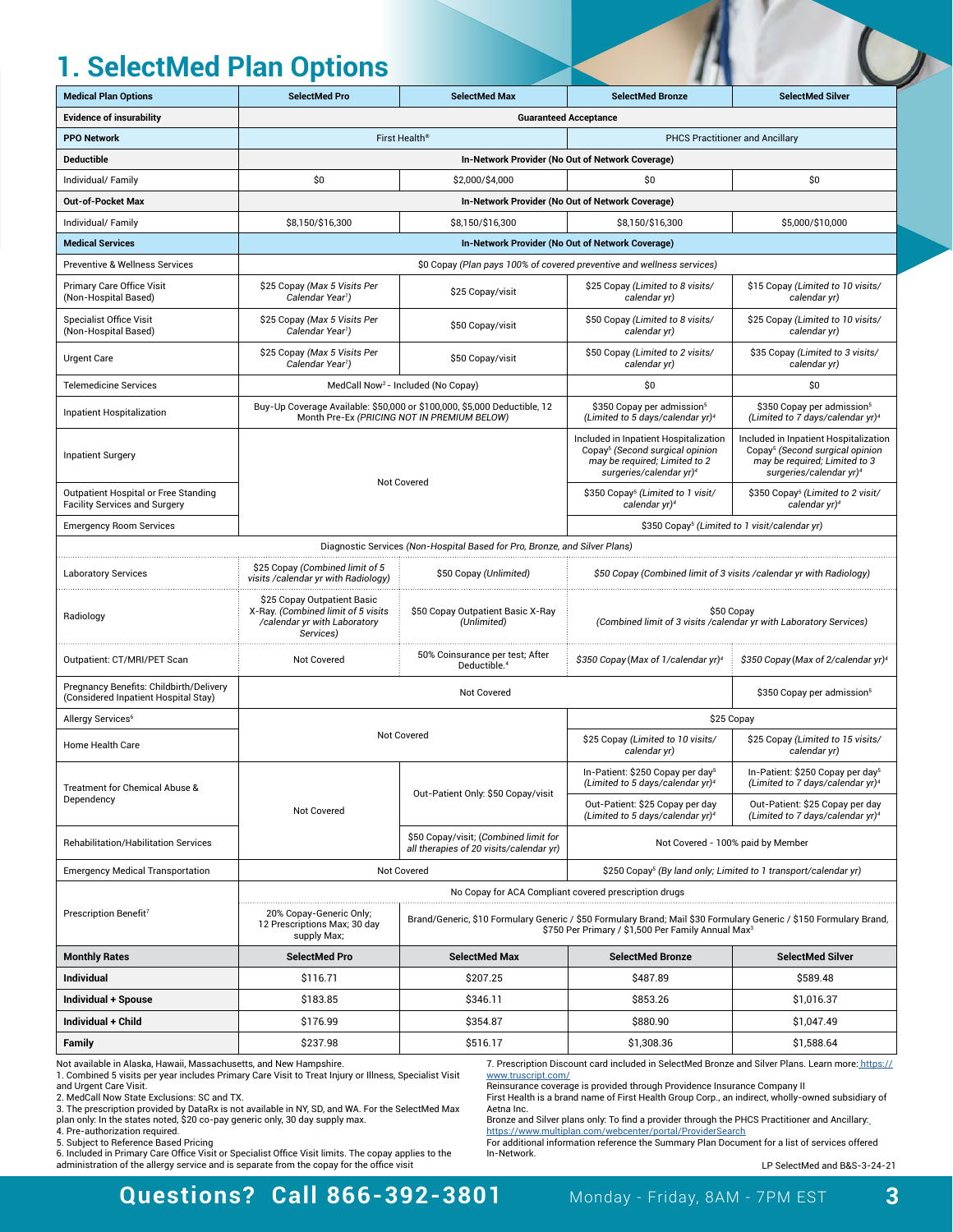## **1. SelectMed**

#### **Preventive Health Services: Limitations, Intervals, and Requirements1**

The following table represents the preventive services currently covered under the SelectMed Pro, Max, Bronze and Silver Plans as well as the permitted interval and any requirements of such preventive services.

Benefits are automatically subject to 29 CFR § 2590.715 -2713(a). Amendments to this section through legislative act or regulation are automatically incorporated into this document by reference. Preventive Services covered in this section are explained in more detail through the following official resources:

- Medical services with a rating of "A" or "B" from the current recommendations of the United States Preventive Services Task Force. See [https://www.](https://www.uspreventiveservicestaskforce.org) [uspreventiveservicestaskforce.org](https://www.uspreventiveservicestaskforce.org)
- Preventive care and screenings for infants, children, and adolescents provided for in the comprehensive guidelines supported by the Health Resources and Services Administration. Guidelines can be found in <https://www.hrsa.gov>
- Immunizations recommended by the Advisory Committee on Immunization Practices of the Centers for Disease Control and Prevention for certain individuals only. See <https://www.cdc.gov/vaccines/acip>

#### **Preventative and Wellness Services - Covered Benefits**

#### **Adults**

| • Adult Annual Standard Physical<br>Alcohol Misuse: Unhealthy Alcohol Use Screening<br>and Counseling<br>Aspirin: Preventive Medication<br>Blood pressure screening<br><b>Breastfeeding interventions</b><br>Chlamydia screening<br><b>Colorectal Cancer Screening</b><br>Dental cavities prevention: infants and children up<br>to age 5 years<br><b>Depression Screening</b><br>Diabetes Screening<br><b>Fall Prevention: Older Adults</b><br>Healthy Diet and Physical Activity Counseling to<br>Prevent Cardiovascular Disease<br>Hemoglobinopathies screening<br><b>Hepatitis B screening</b><br>Hepatitis C virus (HCV) infection screening: born<br>between 1945 and 1965.<br>High Blood Pressure Screening<br>HIV Preexposure Prophylaxis for the Prevention of<br><b>HIV</b> Infection<br><b>HIV Screening</b><br>Hypothyroidism screening<br>Lung Cancer Screening<br>Obesity screening and Counseling<br>Sexually Transmitted Infections Counseling<br>Skin Cancer Behavioral Counseling<br><b>Statin Preventive Medication</b><br>Tobacco Use Counseling and Interventions<br><b>Syphilis Screening</b> | Men<br>Abdominal aortic aneurysm screening<br>Women<br>Aspirin: Preventive Medication<br>BRCA risk assessment and genetic counseling/<br>testina<br><b>Breast Cancer Preventive Medications</b><br><b>Breast Cancer Screening</b><br>Cervical Cancer Screening: with Cytology (Pap<br>Smear) Lung cancer screening<br>Chlamydia Screening<br><b>Contraceptive Methods and Counseling</b><br><b>Folic Acid Supplementation</b><br>Gonorrhea Screening<br>Intimate Partner Violence Screening<br>Osteoporosis Screening<br><b>Well-Woman Visits</b><br><b>Pregnant Women</b><br>Bacteriuria Screening<br>Breastfeeding Support, Supplies and Counseling<br>Depression Screening<br><b>Gestational Diabetes Mellitus Screening</b><br><b>Hepatitis B Screening</b><br><b>HIV Screening</b><br>Preeclampsia Screening<br>Rh Incompatibility Screening: First Pregnancy Visit<br>RH Incompatibility Screening: 24-28 Weeks'<br>Gestation<br>Syphilis Screening<br>Tobacco Use Counseling and Interventions | <b>Newborns</b><br>Gonorrhea Prophylactic Medication<br>Hemoglobinopathies Screening<br><b>Hypothyroidism Screening</b><br>Phenylketonuria Screening<br><b>Infants</b><br>Dental Caries Prevention: Infants and Children Up<br>to Age 5<br>Children<br>Dental Caries Prevention: Infants and Children Up<br>to Age 5<br>Obesity screening and Counseling<br>Skin Cancer Behavioral Counseling<br>Tobacco Use Counseling and Interventions<br>Vision Screening: Age 3 to 5<br><b>Well-Child Visits</b><br><b>Adolescents</b><br><b>Depression Screening</b><br><b>Hepatitis B Screening</b><br><b>HIV Screening</b><br>Obesity screening and Counseling<br>Sexually Transmitted Infections Counseling<br>Skin Cancer Behavioral Counseling<br>Tobacco Use Counseling and Interventions<br><b>Multiple Populations</b><br>Tuberculosis Screening: all populations at risk<br>Skin Cancer Behavioral Counseling: young adults,<br>adolescents, children, and parents of young<br>children |
|---------------------------------------------------------------------------------------------------------------------------------------------------------------------------------------------------------------------------------------------------------------------------------------------------------------------------------------------------------------------------------------------------------------------------------------------------------------------------------------------------------------------------------------------------------------------------------------------------------------------------------------------------------------------------------------------------------------------------------------------------------------------------------------------------------------------------------------------------------------------------------------------------------------------------------------------------------------------------------------------------------------------------------------------------------------------------------------------------------------------|-------------------------------------------------------------------------------------------------------------------------------------------------------------------------------------------------------------------------------------------------------------------------------------------------------------------------------------------------------------------------------------------------------------------------------------------------------------------------------------------------------------------------------------------------------------------------------------------------------------------------------------------------------------------------------------------------------------------------------------------------------------------------------------------------------------------------------------------------------------------------------------------------------------------------------------------------------------------------------------------------------|----------------------------------------------------------------------------------------------------------------------------------------------------------------------------------------------------------------------------------------------------------------------------------------------------------------------------------------------------------------------------------------------------------------------------------------------------------------------------------------------------------------------------------------------------------------------------------------------------------------------------------------------------------------------------------------------------------------------------------------------------------------------------------------------------------------------------------------------------------------------------------------------------------------------------------------------------------------------------------------|
|---------------------------------------------------------------------------------------------------------------------------------------------------------------------------------------------------------------------------------------------------------------------------------------------------------------------------------------------------------------------------------------------------------------------------------------------------------------------------------------------------------------------------------------------------------------------------------------------------------------------------------------------------------------------------------------------------------------------------------------------------------------------------------------------------------------------------------------------------------------------------------------------------------------------------------------------------------------------------------------------------------------------------------------------------------------------------------------------------------------------|-------------------------------------------------------------------------------------------------------------------------------------------------------------------------------------------------------------------------------------------------------------------------------------------------------------------------------------------------------------------------------------------------------------------------------------------------------------------------------------------------------------------------------------------------------------------------------------------------------------------------------------------------------------------------------------------------------------------------------------------------------------------------------------------------------------------------------------------------------------------------------------------------------------------------------------------------------------------------------------------------------|----------------------------------------------------------------------------------------------------------------------------------------------------------------------------------------------------------------------------------------------------------------------------------------------------------------------------------------------------------------------------------------------------------------------------------------------------------------------------------------------------------------------------------------------------------------------------------------------------------------------------------------------------------------------------------------------------------------------------------------------------------------------------------------------------------------------------------------------------------------------------------------------------------------------------------------------------------------------------------------|

#### **\*See Schedule of Benefits for Limitations, Intervals and Requirements.**

**Vaccines**

**IMMUNIZATIONS - recommended by the Advisory Committee on Immunization Practices of the Centers for Disease Control and Prevention for routine use in children, adolescents, or adults\***

| <b>Adults 19 Years or Older</b>                                                                                                        | Children From 7 Through 18 Years Old            | Birth Through 6 Years Old                                                                                             |
|----------------------------------------------------------------------------------------------------------------------------------------|-------------------------------------------------|-----------------------------------------------------------------------------------------------------------------------|
| IIV<br>MMR<br>HPV - Female<br><b>RIV</b><br><b>VAR</b><br>HPV-Male<br>LAIV<br><b>RZV</b><br>PCV <sub>13</sub><br>Tdap<br>PPSV23<br>ZVL | Flu<br>MenACWY<br>Tdap<br>MenACWY<br><b>HPV</b> | HepB<br><b>IPV</b><br><b>VAR</b><br><b>DTaP</b><br>Flu<br>HepA<br>Hib<br><b>RV</b><br><b>MMR</b><br>PCV <sub>13</sub> |

1. None of the Preventive Health Services are covered if they are provided at a hospital.

\* Immunization illustrations listed herein are based upon CDC recommendations contained in the following schedules: (i) Recommended Child and Adolescent Immunization Schedule (available at:<https://www.cdc.gov/vaccines/schedules/hcp/imz/child-adolescent.html>), and (ii) Recommended Adult Immunization Schedule (available at: [https://www.cdc.gov/vaccines/schedules/hcp/imz/adult.html\)](https://www.cdc.gov/vaccines/schedules/hcp/imz/adult.html). Additional immunization scenarios not included in the aforementioned illustrations (such as catch-up immunization recommendations, immunization recommendations for certain high-risk groups, and immunization recommendations subject to individual clinical decisionmaking) may also be covered under this Plan pursuant to CDC recommendation. Information concerning these additional covered immunization scenarios (including vaccine type, age requirements, and frequency) is available online under the CDC schedule links listed above. Paper copies of these CDC schedules can also be obtained free of charge by written request to the Plan Administrator.

This plan is ACA Compliant. For additional information, visit: https://www.healthcare.gov/coverage/preventive-care-benefits/ as benefits are subject to change. Or reference the Summary Plan Document for a list of Wellness & Preventative services offered In-Network.

LP SelectMed and B&S-3-24-21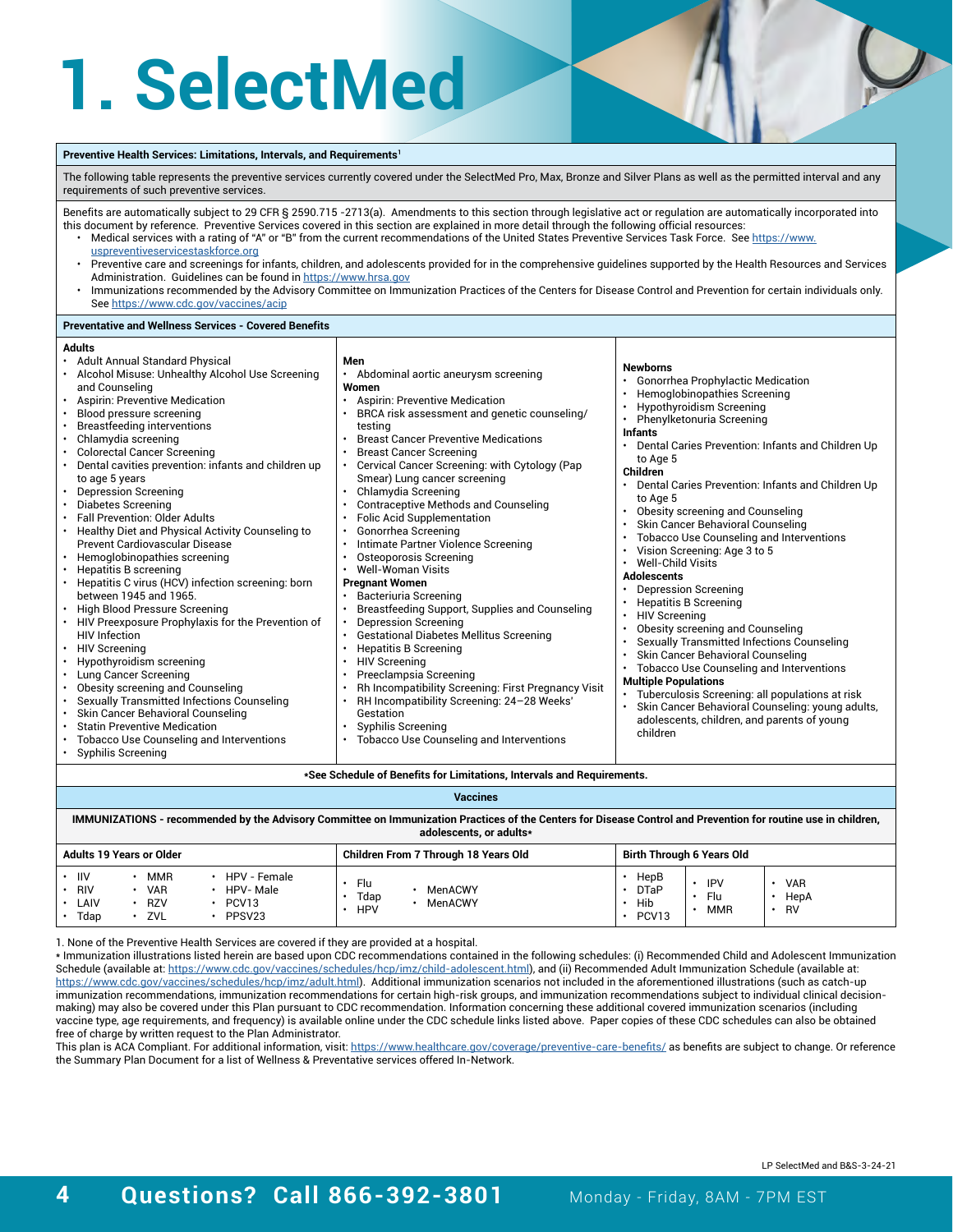## **2. Dental and Vision**

| <b>Dental Coverage</b>                                                                                                                                                                                                                   |                                                                                                                                                                                      |                |                         |                             |              |                                     |                                            |
|------------------------------------------------------------------------------------------------------------------------------------------------------------------------------------------------------------------------------------------|--------------------------------------------------------------------------------------------------------------------------------------------------------------------------------------|----------------|-------------------------|-----------------------------|--------------|-------------------------------------|--------------------------------------------|
| <b>Plan Details</b>                                                                                                                                                                                                                      |                                                                                                                                                                                      |                |                         |                             |              |                                     | Preferred                                  |
| Annual Maximum                                                                                                                                                                                                                           |                                                                                                                                                                                      |                |                         |                             | \$500/yr     |                                     | \$1,000/yr                                 |
| <b>Deductible</b>                                                                                                                                                                                                                        |                                                                                                                                                                                      |                |                         |                             | \$50 Annual  |                                     | \$50 Annual                                |
| Deductible Limit                                                                                                                                                                                                                         |                                                                                                                                                                                      |                |                         |                             |              | Max 3 per family                    | Max 3 per family                           |
| Services*                                                                                                                                                                                                                                |                                                                                                                                                                                      |                |                         |                             | <b>Basic</b> |                                     | Preferred                                  |
| Diagnostic &<br>Preventative                                                                                                                                                                                                             | Cleanings, Exams, Oral Cancer Screening (age 40+), Radiographs - Bitewings, Radiographs - FMX, Fluoride<br>(under age 16), Sealants (under age 16), Space Maintainers (under age 16) |                |                         |                             |              | Plan Pays 100%<br>Deductible Waived | Plan Pays 100%<br><b>Deductible Waived</b> |
| Basic                                                                                                                                                                                                                                    | Emergency Pain, Restorations (Amalgams & Anterior Resin), Restorations (Posterior Resin), Crown Repairs,<br>Bridge Repairs, Denture Repairs                                          |                |                         |                             |              | Plan Pays 80%                       | Plan Pays 80%                              |
| Simple Extractions, Surgical Extractions, Oral Surgery, Endodontics, Periodontal Maintenance, Non-Surgical<br>Major <sup>1</sup><br>Periodontics, Surgical Periodontics, Inlays, Onlays, Crowns, Bridges, Dentures, Implants, Anesthesia |                                                                                                                                                                                      |                |                         |                             | Plan Pays 0% |                                     | Plan Pays 50%                              |
|                                                                                                                                                                                                                                          | <b>Plan Tier</b>                                                                                                                                                                     | <b>Primary</b> | <b>Primary + Spouse</b> | <b>Primary + Child(ren)</b> |              |                                     | <b>Family</b>                              |
|                                                                                                                                                                                                                                          | <b>Basic</b>                                                                                                                                                                         | \$15.89/mo     | \$27.97/mo              | \$34.12/mo                  |              |                                     | \$49.58/mo                                 |
|                                                                                                                                                                                                                                          | Preferred                                                                                                                                                                            | \$22.30/mo     | \$40.79/mo              | \$42.77/mo                  |              |                                     | \$65.06/mo                                 |

1. 12 month waiting period on Major services

Underwritten by National Guardian Life Insurance Company. National Guardian Life Insurance Company is not affiliated with the Guardian Life Insurance Company of America, a/k/a The Guardian or Guardian Life. | | DENTPROP20

The information on this sheet is a brief summary of your dental plan and the services it covers. There are some limitations on the expenses for which your dental plan pays. If you have specific questions regarding benefit coverage, limitations, exclusions, or non-covered services, please refer to your certificate of coverage/dental benefit booklet or contact BrightBenefits.

| <b>Vision Coverage</b>                                                                                                                                                                               |                                                                                                                                                                                                                                                                                                                                                                                                                                                                                                                                                |                         |                                                                                                                                                        |                 |  |  |  |
|------------------------------------------------------------------------------------------------------------------------------------------------------------------------------------------------------|------------------------------------------------------------------------------------------------------------------------------------------------------------------------------------------------------------------------------------------------------------------------------------------------------------------------------------------------------------------------------------------------------------------------------------------------------------------------------------------------------------------------------------------------|-------------------------|--------------------------------------------------------------------------------------------------------------------------------------------------------|-----------------|--|--|--|
| <b>Benefit</b>                                                                                                                                                                                       | <b>Description</b>                                                                                                                                                                                                                                                                                                                                                                                                                                                                                                                             |                         | Copay                                                                                                                                                  | Frequency       |  |  |  |
| Eye Exam                                                                                                                                                                                             | Focuses on your eyes, vision and wellness                                                                                                                                                                                                                                                                                                                                                                                                                                                                                                      |                         | \$10                                                                                                                                                   | Every 12 months |  |  |  |
| Frame                                                                                                                                                                                                | Pay no more than \$25 for Exclusive Collection frames at participating locations or \$130<br>frame allowance at network locations or \$180 frame allowance at Visionworks <sup>1</sup><br>Plus 20% off any amount over your allowance <sup>2</sup>                                                                                                                                                                                                                                                                                             | Included                | Every 24 months                                                                                                                                        |                 |  |  |  |
| Lenses and enhancements <sup>3</sup>                                                                                                                                                                 | Clear plastic single -vision, bifocal, trifocal or lenticular lenses I Polycarbonate Lenses<br>for dependent children I Tinting of Plastic Lenses I Scratch-Resistant Coating                                                                                                                                                                                                                                                                                                                                                                  |                         | \$25                                                                                                                                                   | Every 12 months |  |  |  |
| Lens upgrades <sup>3</sup>                                                                                                                                                                           | Polycarbonate lenses for adults<br>High-Index Lenses 1.67<br>High-Index Lenses 1.74<br><b>Polarized Lenses</b><br>Progressive Lenses (Standard / Premium / Ultra / Ultimate)<br>Anti-Reflective (AR) Coating (Standard / Premium / Ultra / Ultimate)<br><b>Ultraviolet Coating</b><br>Plastic Photochromic Lenses (Transitions <sup>®</sup> Signature™)<br>Premium Scratch - Resistant Coating<br>Scratch-Protection Plan (Single -Vision / Multifocal)<br>Digital Single Vision Lenses<br><b>Trivex Lenses</b><br><b>Blue Light Filtering</b> |                         | \$30<br>\$55<br>\$120<br>\$75<br>\$50 / \$90 / \$140 / \$175<br>\$35 / \$48 / \$60 / \$85<br>\$12<br>\$65<br>\$30<br>\$20/\$40<br>\$30<br>\$50<br>\$15 | Every 12 months |  |  |  |
| Prescription contacts <sup>4</sup><br>15% off fitting, evaluation and follow-up I \$130 allowance for contacts I Plus 15% off any amount over your<br>(instead of glasses)<br>allowance <sup>2</sup> |                                                                                                                                                                                                                                                                                                                                                                                                                                                                                                                                                |                         |                                                                                                                                                        | Every 12 months |  |  |  |
| Extra member savings (not insured benefits)                                                                                                                                                          |                                                                                                                                                                                                                                                                                                                                                                                                                                                                                                                                                | Out-of-network coverage |                                                                                                                                                        |                 |  |  |  |

• 15% off standard laser vision correction or 5% off promotional prices at LasikPlus® locations nationwide. • No more than \$39 on routine retinal imaging as an enhancement to an eye exam • 30% off additional pairs of eye glasses.<sup>2</sup><br>• Free 1-yr, breakage warranty on your gla • Free 1-yr. breakage warranty on your glasses - limitations apply. Exam...........................................\$40 Frame..........................................\$50 Single vision lenses... Bifocal/Progressive lenses.......\$60 Trifocal lenses............................\$80 Lenticular lenses......................\$100<br>Elective contacts...................\$105 Elective contacts........ Visually required contacts....\$225

|            |                  | <b>Vision Rates</b>  |            |
|------------|------------------|----------------------|------------|
| Primary    | Primary + Spouse | Primary + Child(ren) | Family     |
| \$10.22/mo | \$16.76/mo       | \$18,42/mo           | \$25.22/mo |

1. Excludes Maui Jim® eyewear.

2. Some limitations apply to additional discounts; discounts not applicable at all in-network providers.

3. Spectacle lens options may not be available at all locations.

4. Contact lens coverage varies by product selection. Visually Required contacts are covered in full with prior approval. Davis Vision has done its best to accurately reflect plan coverage herein. If differences exist between this document and the plan contract, the contract will prevail. Products may vary by state. Underwritten by National Guardian Life Insurance Company. National Guardian Life Insurance is not affiliated with the Guardian Life Insurance Company of America, a/k/a

The Guardian or Guardian Life. NVIGRP-DV 2019| BVPROP20

Eligible partners must be working a minimum of 20 hours per week to qualify for insurance. Rates include insurance premiums and administrative fees for continuation, enrollment and marketing.

#### **Questions? Call 866-392-3801** Monday - Friday, 8AM - 7PM EST **5**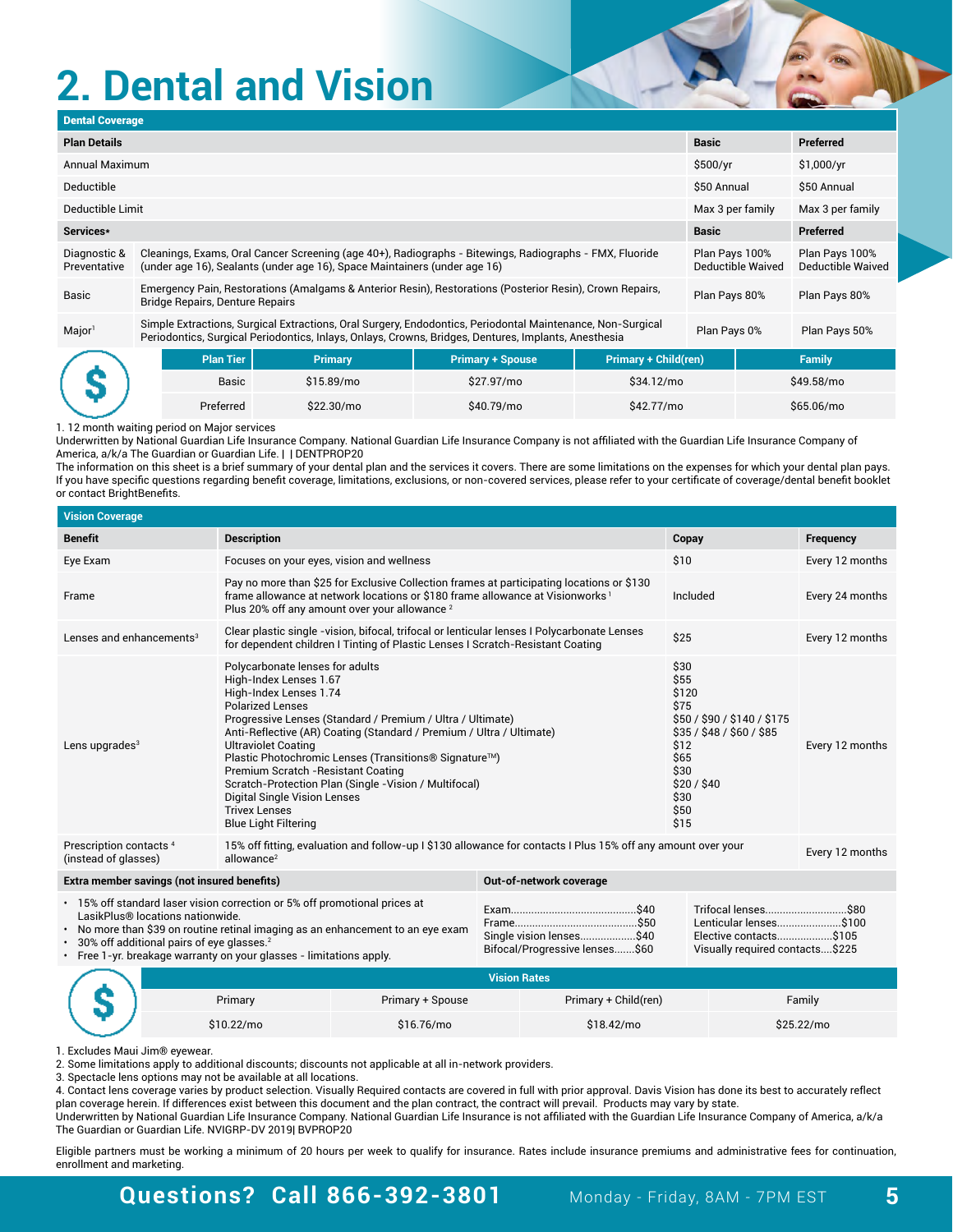## **2. Short-Term Disability**

**The More**

**GUARANTEED ISSUE UP TO \$3,500! SIMPLIFIED ISSUE \$5,000!**



**You Know** How would you and your family make it with no paycheck? Short-term disability income insurance helps protect your income if you ever get sick or hurt and can't work, so you can focus on getting better.

| <b>Policy Highlights</b>        | <b>Benefits</b>                                                                    |
|---------------------------------|------------------------------------------------------------------------------------|
| <b>Evidence of Insurability</b> | Guaranteed Issue up to \$3,500 per month                                           |
| Insurance For                   | <b>Primary Only</b>                                                                |
| <b>Benefit Levels</b>           | Up to \$5,000 per month (Simplified Issue). Not to exceed 60% of monthly earnings. |
| <b>Benefit Period</b>           | 6 Months                                                                           |
| <b>Waiting Period</b>           | 14 days accident/14 days sickness                                                  |
| Tax-Free Benefit                | No taxes due on cash benefits                                                      |



| <b>Short-Term Disability Income Insurance</b> |                   |  |  |  |
|-----------------------------------------------|-------------------|--|--|--|
| <b>Benefit</b>                                | <b>Ages 18-69</b> |  |  |  |
| \$500 Monthly Benefit                         | \$32.00           |  |  |  |
| \$1,000 Monthly Benefit                       | \$59.00           |  |  |  |
| \$1,500 Monthly Benefit                       | \$86.00           |  |  |  |
| \$2,000 Monthly Benefit                       | \$113.00          |  |  |  |
| \$2,500+ Monthly Benefit                      | Call for Pricing  |  |  |  |
|                                               | <b>MONTHLY</b>    |  |  |  |

This is a brief summary of short-term disability income insurance. Insurance may not be available in all jurisdictions. Limitations and exclusions apply. Refer to the policy, certificate and riders for complete details.

Eligible partners must be working a minimum of 20 hours per week to qualify for insurance. Rates include insurance premiums and administrative fees for continuation, enrollment and marketing.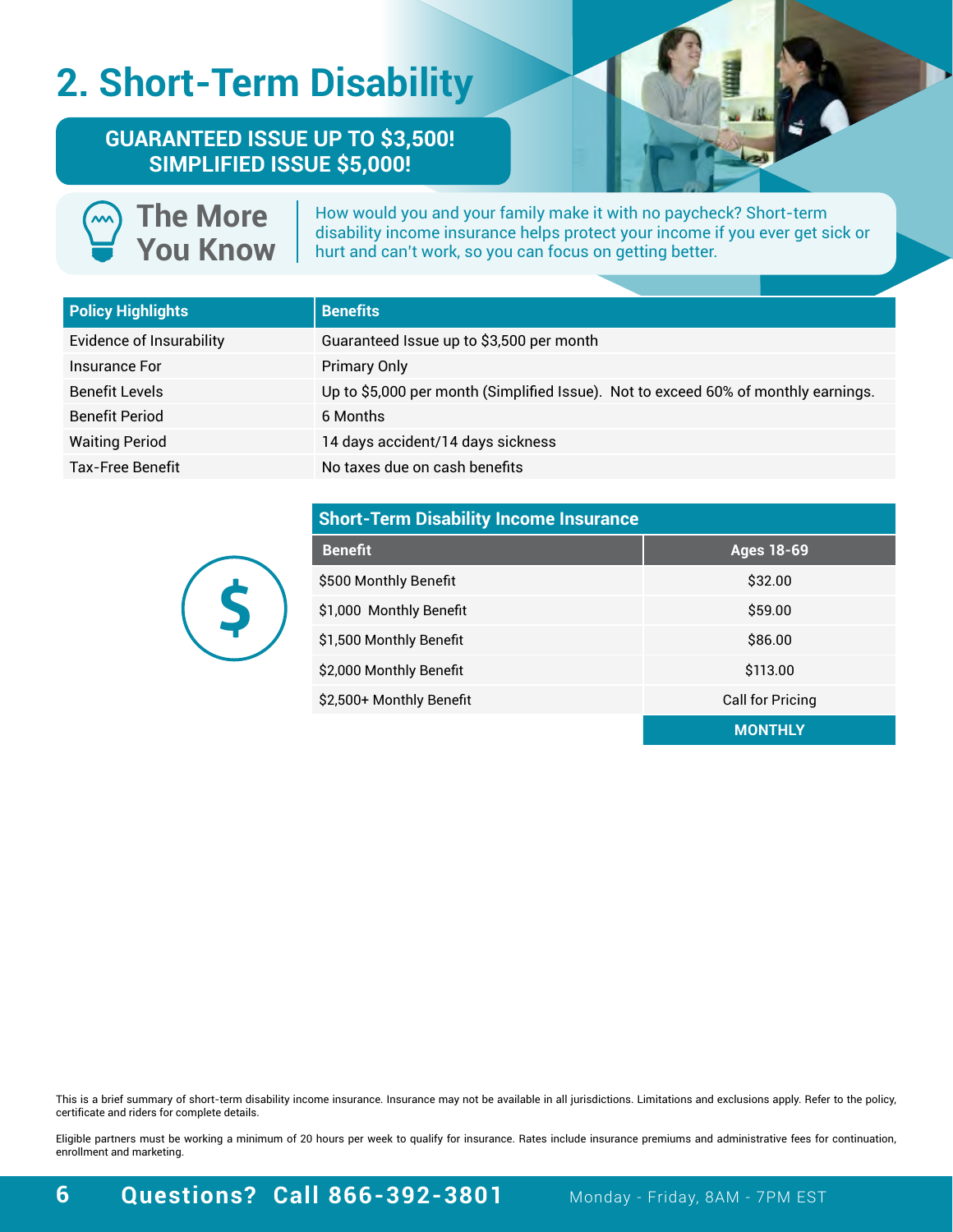## **2. Accident Insurance**

| )<br>】 | The More |
|--------|----------|
|        | You Know |

Accidents can happen at any time, to anyone. Who would pay the bills when a serious injury unexpectedly puts you in a hospital bed for days, weeks, or longer? The everyday bills and extra expenses do not stop when an accident strikes.

| <b>Policy Highlights</b>                   | <b>Benefits</b>                                                                                                                                                                                                                                                                                                                                                                                                                                                                   |                |                |                |  |
|--------------------------------------------|-----------------------------------------------------------------------------------------------------------------------------------------------------------------------------------------------------------------------------------------------------------------------------------------------------------------------------------------------------------------------------------------------------------------------------------------------------------------------------------|----------------|----------------|----------------|--|
| Initial Hospitalization for Injury Benefit | \$1,500 per person, per calendar year                                                                                                                                                                                                                                                                                                                                                                                                                                             |                |                |                |  |
| Accident Emergency Treatment Benefit       | \$125 for primary or spouse paid once per insured accident                                                                                                                                                                                                                                                                                                                                                                                                                        |                |                |                |  |
| <b>Accident Hospital Income Benefit</b>    | Hospital - \$250 per day up to 365 days per year with 30 days of accident<br>ICU - \$750 per day up to 15 days per insured person per insured accident                                                                                                                                                                                                                                                                                                                            |                |                |                |  |
| Appliances Benefit                         | \$200 per accident, per person (Crutches, leg braces, wheelchairs and walkers.)                                                                                                                                                                                                                                                                                                                                                                                                   |                |                |                |  |
| <b>Physical Therapy Benefit</b>            | \$50 per treatment, one treatment per day - up to ten treatments per insured accident                                                                                                                                                                                                                                                                                                                                                                                             |                |                |                |  |
| <b>Prosthetic Device Benefit</b>           | \$750 for one prosthetic device, two or more devices \$1,500                                                                                                                                                                                                                                                                                                                                                                                                                      |                |                |                |  |
| Accident Follow-up Treatment Benefit       | \$50 per visit up to a maximum of 3 treatments within 6 months per insured person, per insured accident                                                                                                                                                                                                                                                                                                                                                                           |                |                |                |  |
| <b>Wellness Benefit</b>                    | \$60 annual benefit for the insured or any one insured family Primary after the first 12 months of paid premium                                                                                                                                                                                                                                                                                                                                                                   |                |                |                |  |
| Ambulance Benefit                          | \$300 Ground Ambulance   \$1,500 Air Ambulance                                                                                                                                                                                                                                                                                                                                                                                                                                    |                |                |                |  |
|                                            | Death must result from and occur within 90 days of the accident. Only one of the following benefits will be paid per<br>insured person per accident and will be reduced by any dismemberment benefits previously paid for the same accident.<br>Child benefit is 50% of the benefit amount.                                                                                                                                                                                       |                |                |                |  |
|                                            |                                                                                                                                                                                                                                                                                                                                                                                                                                                                                   | Primary:       | Spouse:        | Child:         |  |
| <b>Accidental Death Benefit</b>            | Automobile Accidental Death<br>(benefit amount based on the driver's seatbelt use)                                                                                                                                                                                                                                                                                                                                                                                                | up to \$88,000 | up to \$88,000 | up to \$44,000 |  |
|                                            | <b>Common Carrier Accidental Death</b>                                                                                                                                                                                                                                                                                                                                                                                                                                            | \$120,000      | \$120,000      | \$60,000       |  |
|                                            | Other Accidental Death                                                                                                                                                                                                                                                                                                                                                                                                                                                            | \$40,000       | \$40,000       | \$20,000       |  |
|                                            | Pays the percentage of the accidental death benefit:                                                                                                                                                                                                                                                                                                                                                                                                                              |                |                |                |  |
|                                            | Both arms and legs                                                                                                                                                                                                                                                                                                                                                                                                                                                                | \$40,000       |                |                |  |
| <b>Accidental Dismemberment</b>            | Two arms or two legs                                                                                                                                                                                                                                                                                                                                                                                                                                                              | \$20,000       |                |                |  |
|                                            | Two eyes, hands, or feet                                                                                                                                                                                                                                                                                                                                                                                                                                                          | \$20,000       |                |                |  |
|                                            | One eye, hand, foot, arm, or leg                                                                                                                                                                                                                                                                                                                                                                                                                                                  | \$8,000        |                |                |  |
|                                            | One or more fingers and/or one or more toes                                                                                                                                                                                                                                                                                                                                                                                                                                       | \$2,000        |                |                |  |
| Specific Sum Injuries                      | Pays benefits for dislocations, burns, ruptured discs, torn knee cartilage, eye injuries, lacerations, internal injuries,<br>fractures, blood plasma and coma. Benefits range from \$40-\$15,000. Ask for copy of rider for specific amounts payable<br>and definitions and limitations for each specific accident. (Benefits will not be paid for services rendered by a primary of<br>the immediate family of an insured person)                                                |                |                |                |  |
| <b>Benefits</b>                            | Off the job accidents                                                                                                                                                                                                                                                                                                                                                                                                                                                             |                |                |                |  |
| <b>Family Lodging Benefit</b>              | \$150 benefit if an insured suffered injuries in a covered accident and requires hospital confinement at a facility more<br>than 100 miles from the residence of the covered person, the selected benefit amount is paid for one motel/hotel room<br>for a Primary(s) of the immediate family who accompanies that person.                                                                                                                                                        |                |                |                |  |
| <b>Transportation Benefit</b>              | \$600 benefit if an insured suffers injuries in a covered accident and requires special treatment and hospital confinement<br>at a facility more than 100 miles from the site of the accident or residence of the covered person, the selected benefit<br>amount is paid for transportation costs. A local attending physician must prescribe the treatment and it must not be<br>available locally. This benefit is limited to three trips per calendar year per covered person. |                |                |                |  |

| Primary | <b>Primary + Spouse</b> | <b>Primary + Child(ren)</b> | <b>Family</b>  |
|---------|-------------------------|-----------------------------|----------------|
| \$21.32 | \$31.48                 | \$27.56                     | \$38.56        |
|         |                         |                             | <b>MONTHLY</b> |

This is a brief summary of accident-only insurance. Insurance may not be available in all jurisdictions. Limitations and Exclusions apply. Refer to the policy, certificate and riders for complete details.

Eligible partners must be working a minimum of 20 hours per week to qualify for insurance. Rates include insurance premiums and administrative fees for continuation, enrollment and marketing.

### **Questions? Call 866-392-3801** Monday - Friday, 8AM - 7PM EST **7**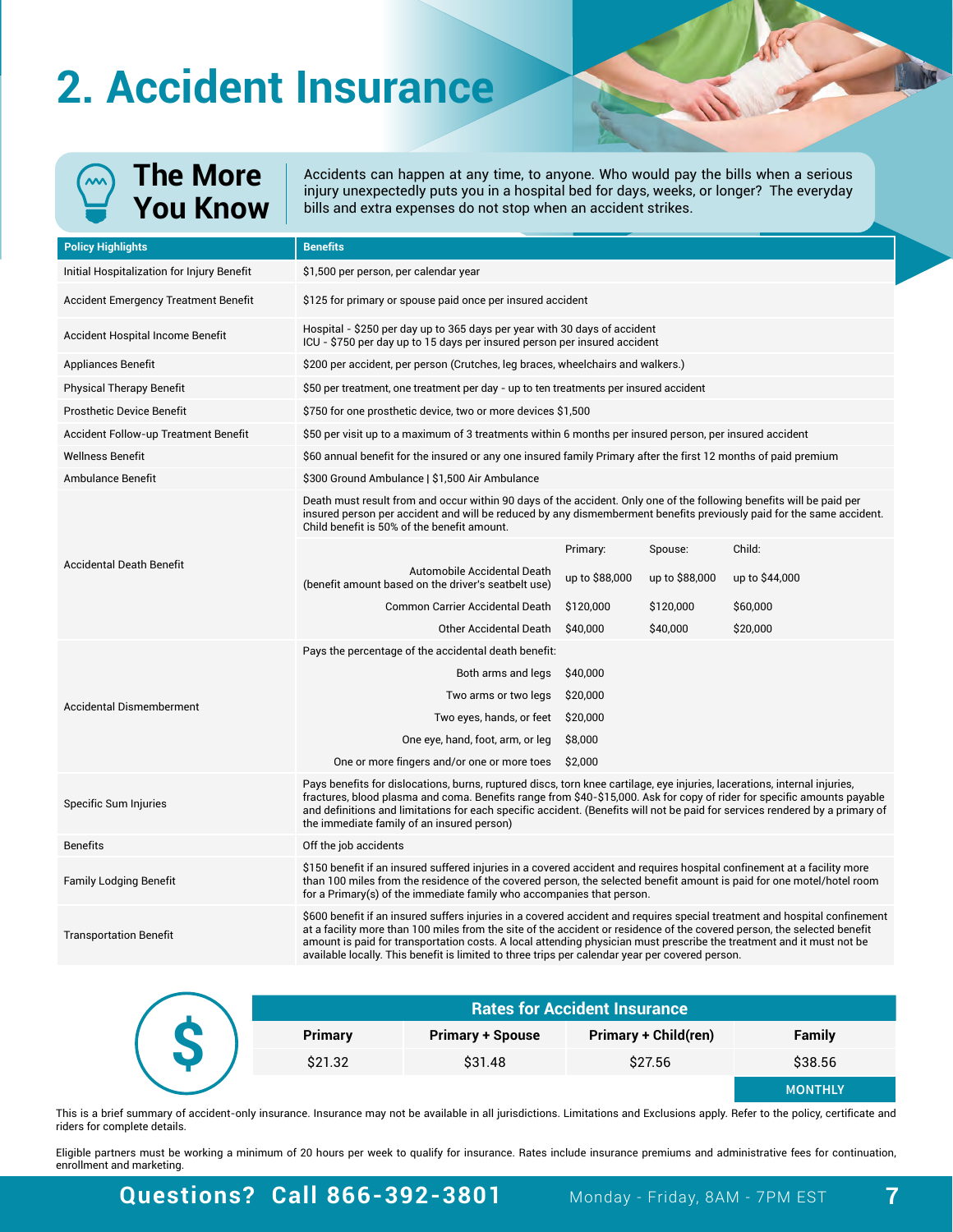### **2. Critical Illness Insurance GUARANTEED ISSUE UP TO \$25,000! \$50,000 MAX!**

| <b>What Is It?</b>                                   |                                                                                                                                                                                                                                                                                                                                                                                                                                       | Concentrate on your recovery, not your finances. Critical illness insurance provides a single cash<br>benefit paid directly to you if you're diagnosed or treated for a covered critical illness -- giving you the<br>flexibility to help pay bills related to treatment or to help with everyday living expenses, such as car<br>payments, the mortgage, groceries, or utility bills. Consider how you would manage if you were unable<br>to work due to an illness. |                                     |
|------------------------------------------------------|---------------------------------------------------------------------------------------------------------------------------------------------------------------------------------------------------------------------------------------------------------------------------------------------------------------------------------------------------------------------------------------------------------------------------------------|-----------------------------------------------------------------------------------------------------------------------------------------------------------------------------------------------------------------------------------------------------------------------------------------------------------------------------------------------------------------------------------------------------------------------------------------------------------------------|-------------------------------------|
|                                                      |                                                                                                                                                                                                                                                                                                                                                                                                                                       |                                                                                                                                                                                                                                                                                                                                                                                                                                                                       |                                     |
| <b>Critical Illness</b>                              |                                                                                                                                                                                                                                                                                                                                                                                                                                       |                                                                                                                                                                                                                                                                                                                                                                                                                                                                       |                                     |
| <b>Critical Illness Benefit</b>                      | Critical illness insurance provides a lump-sum cash benefit which the primary can use however they wish. After the critical illness<br>diagnosis, the insured person will receive a lump-sum percentage of the elected benefit amount. The diagnosis must be made after<br>the effective date of the certificate.                                                                                                                     |                                                                                                                                                                                                                                                                                                                                                                                                                                                                       |                                     |
| <b>Recurrent Critical Illness Benefit</b><br>Rider   | This benefit provides each insured person with an opportunity to receive an additional payment for the same critical illness. The<br>Recurrence Benefit is a percentage of the Critical Illness Benefit amount and the percentage is selected by the association. A<br>recurrence of the same critical illness must be separated by a 12 month waiting period. Only one Recurrence Benefit will be paid for<br>each critical illness. |                                                                                                                                                                                                                                                                                                                                                                                                                                                                       |                                     |
| <b>Wellness Indemnity Benefit Rider</b>              | This benefit can help pay the costs for a screening test for early disease signs and lead to earlier intervention, better outcomes and<br>healthier primaries The benefit is payable once per calendar year per insured person.                                                                                                                                                                                                       |                                                                                                                                                                                                                                                                                                                                                                                                                                                                       |                                     |
| <b>First Occurrence</b>                              | First occurrence after effective date                                                                                                                                                                                                                                                                                                                                                                                                 |                                                                                                                                                                                                                                                                                                                                                                                                                                                                       |                                     |
| <b>Rate Structure</b>                                | Voluntary - Issue Age                                                                                                                                                                                                                                                                                                                                                                                                                 |                                                                                                                                                                                                                                                                                                                                                                                                                                                                       |                                     |
| <b>Covered Critical Illnesses</b>                    |                                                                                                                                                                                                                                                                                                                                                                                                                                       |                                                                                                                                                                                                                                                                                                                                                                                                                                                                       |                                     |
| Illness covered under policy                         |                                                                                                                                                                                                                                                                                                                                                                                                                                       |                                                                                                                                                                                                                                                                                                                                                                                                                                                                       | <b>Percentage of Benefit Amount</b> |
| <b>Heart Attack</b>                                  |                                                                                                                                                                                                                                                                                                                                                                                                                                       |                                                                                                                                                                                                                                                                                                                                                                                                                                                                       | 100%                                |
| Stroke                                               |                                                                                                                                                                                                                                                                                                                                                                                                                                       |                                                                                                                                                                                                                                                                                                                                                                                                                                                                       | 100%                                |
| Life Threatening Cancer                              |                                                                                                                                                                                                                                                                                                                                                                                                                                       |                                                                                                                                                                                                                                                                                                                                                                                                                                                                       | 100%                                |
| Major Organ Transplants                              |                                                                                                                                                                                                                                                                                                                                                                                                                                       |                                                                                                                                                                                                                                                                                                                                                                                                                                                                       | 100%                                |
| End Stage Renal Failure                              |                                                                                                                                                                                                                                                                                                                                                                                                                                       |                                                                                                                                                                                                                                                                                                                                                                                                                                                                       | 100%                                |
| <b>Blindness and/or Deafness</b>                     |                                                                                                                                                                                                                                                                                                                                                                                                                                       |                                                                                                                                                                                                                                                                                                                                                                                                                                                                       | 100%                                |
| Amyotrophic Lateral Sclerosis (Lou Gehrig's Disease) |                                                                                                                                                                                                                                                                                                                                                                                                                                       |                                                                                                                                                                                                                                                                                                                                                                                                                                                                       | 100%                                |
| Coronary Artery Bypass Surgery                       |                                                                                                                                                                                                                                                                                                                                                                                                                                       |                                                                                                                                                                                                                                                                                                                                                                                                                                                                       | 25%                                 |
| Carcinoma In Situ                                    |                                                                                                                                                                                                                                                                                                                                                                                                                                       |                                                                                                                                                                                                                                                                                                                                                                                                                                                                       | 25%                                 |
| Prostate Cancer with TNM Classification of T1        |                                                                                                                                                                                                                                                                                                                                                                                                                                       |                                                                                                                                                                                                                                                                                                                                                                                                                                                                       | 25%                                 |
| Angioplasty                                          |                                                                                                                                                                                                                                                                                                                                                                                                                                       |                                                                                                                                                                                                                                                                                                                                                                                                                                                                       | 5%                                  |
| Skin Cancer                                          | 5%                                                                                                                                                                                                                                                                                                                                                                                                                                    |                                                                                                                                                                                                                                                                                                                                                                                                                                                                       |                                     |
| <b>Additional Benefit</b>                            | <b>Benefit Amount</b>                                                                                                                                                                                                                                                                                                                                                                                                                 |                                                                                                                                                                                                                                                                                                                                                                                                                                                                       |                                     |
| <b>Wellness Indemnity Benefit</b>                    | \$50                                                                                                                                                                                                                                                                                                                                                                                                                                  |                                                                                                                                                                                                                                                                                                                                                                                                                                                                       |                                     |
| Recurrent Critical Illness Benefit Rider             |                                                                                                                                                                                                                                                                                                                                                                                                                                       |                                                                                                                                                                                                                                                                                                                                                                                                                                                                       | 50%                                 |

**\$ Sample Premiums for Primary - Non-Tobacco Rates \$**



This is a brief summary of critical illness insurance. Insurance may not be available in all jurisdictions. Limitations and exclusions apply. Refer to the policy, certificate and riders for complete details.

Eligible partners must be working a minimum of 20 hours per week to qualify for insurance. Rates include insurance premiums and administrative fees for continuation, enrollment and marketing.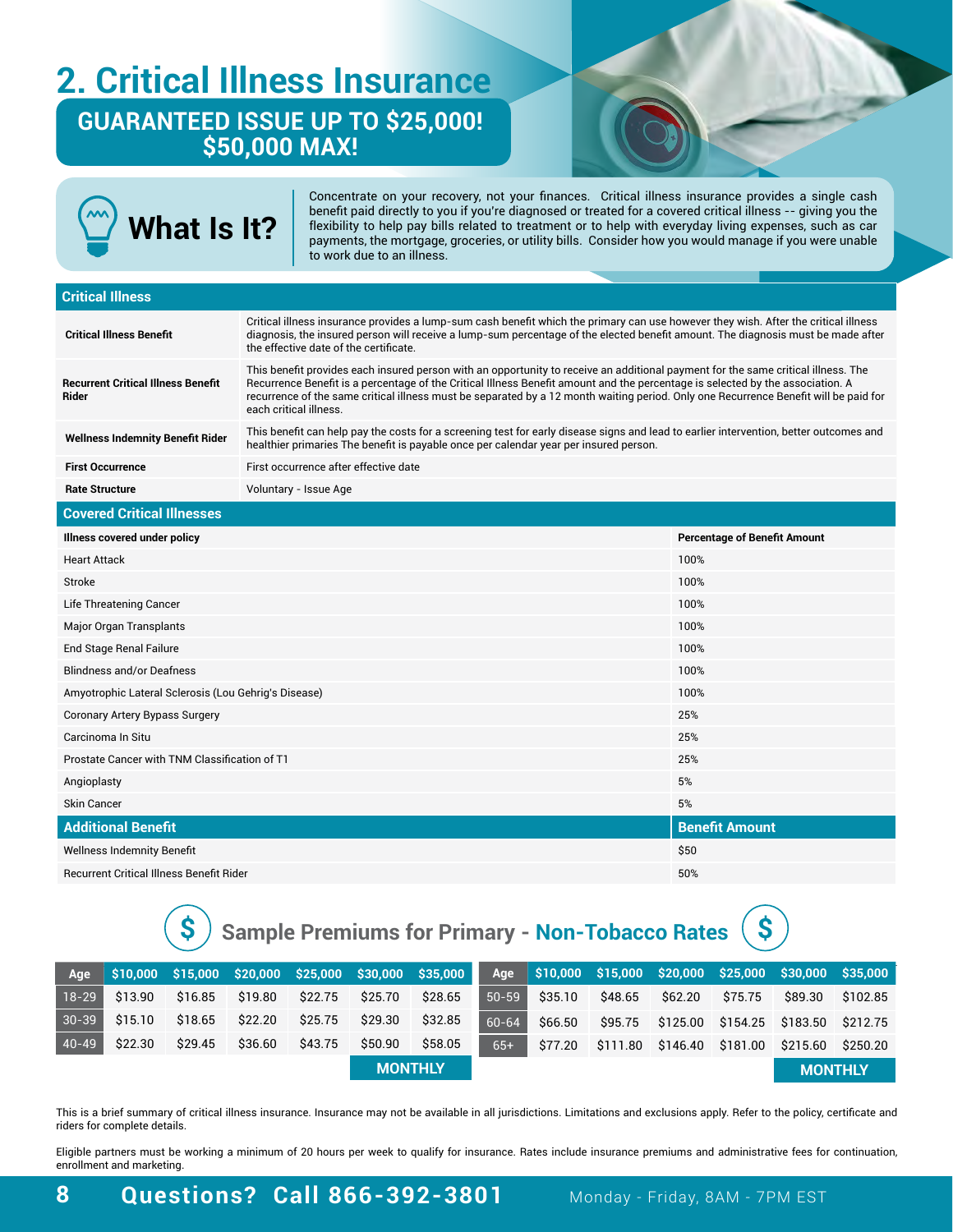## **2. Cancer Insurance**

**What Is It?**

Cancer insurance is designed to provide benefits to help with the cost of cancer treatment. Benefits are paid directly to you and are paid in addition to any other insurance you may have. This policy can also help protect your income from out-of-pocket expenses that aren't covered by your major medical coverage including: • Travel and lodging

- Child care and household help • Out-of-pocket medical expenses
- Normal living expenses such as your car payment, mortgage, rent, and utility bills • Out-of-network specialists

#### **Policy Highlights**

| • Individual and family insurance available<br>• Fully portable                                                     |                                                                                                                                                                                                                                                                                                                                                                                                                                       |  |  |  |  |  |
|---------------------------------------------------------------------------------------------------------------------|---------------------------------------------------------------------------------------------------------------------------------------------------------------------------------------------------------------------------------------------------------------------------------------------------------------------------------------------------------------------------------------------------------------------------------------|--|--|--|--|--|
| <b>Hospital Benefits</b>                                                                                            |                                                                                                                                                                                                                                                                                                                                                                                                                                       |  |  |  |  |  |
| Hospital Confinement & Extended<br><b>Benefits</b>                                                                  | \$200 per day of covered confinement; \$400 per day; begins on day 91 of continuous confinement; in lieu of all other benefits (except surgery and anesthesia)                                                                                                                                                                                                                                                                        |  |  |  |  |  |
| <b>Attending Physician</b>                                                                                          | \$40 per day while hospital confined; one visit per 24-hour period                                                                                                                                                                                                                                                                                                                                                                    |  |  |  |  |  |
| <b>Inpatient Drugs &amp; Medicines</b>                                                                              | \$30 per day while hospital confined                                                                                                                                                                                                                                                                                                                                                                                                  |  |  |  |  |  |
| Ambulance                                                                                                           | \$200 for service by a licensed ambulance service for transportation to a hospital; admittance required                                                                                                                                                                                                                                                                                                                               |  |  |  |  |  |
| <b>Additional Hospital Benefits</b>                                                                                 | Up \$200 per day for:<br>• Private Duty Nurse<br>• Government or Charity Hospital<br>· Extended Care Facility<br>• Hospice Care                                                                                                                                                                                                                                                                                                       |  |  |  |  |  |
| <b>Surgery Benefits</b>                                                                                             |                                                                                                                                                                                                                                                                                                                                                                                                                                       |  |  |  |  |  |
| Surgery                                                                                                             | Inpatient-\$3,000; Outpatient-\$4,500 Maximum benefit; actual benefit is determined by the surgery schedule in the contract; for multiple procedures in same<br>incision only the highest benefit is paid; for multiple procedures in separate incisions will pay highest benefit and then 50% for each lesser procedure                                                                                                              |  |  |  |  |  |
| Anesthesia                                                                                                          | 25% of covered surgery benefit                                                                                                                                                                                                                                                                                                                                                                                                        |  |  |  |  |  |
| Prosthesis                                                                                                          | \$1,500 maximum benefit; pays actual charges per device requiring implantation; \$150 maximum benefit; pays actual charges for wig to cover hair loss from<br>cancer treatment                                                                                                                                                                                                                                                        |  |  |  |  |  |
| <b>Additional Surgery Benefits</b>                                                                                  | • Reconstructive Surgery<br>• Ambulatory Surgical Center<br>· Second Surgical Opinion<br>• Skin Cancer Surgery                                                                                                                                                                                                                                                                                                                        |  |  |  |  |  |
| Radiation and Chemotherapy Benefits                                                                                 |                                                                                                                                                                                                                                                                                                                                                                                                                                       |  |  |  |  |  |
| Radiation & Chemotherapy and<br><b>Related Expenses</b>                                                             | \$15,000 maximum benefit per 12-month period; pays actual charges; \$750 maximum benefit per 12-month period; pays actual charges for treatment<br>consultations and planning, adjunctive therapy, radiation management, chemotherapy administration, physical exams, checkups, and laboratory or<br>diagnostic tests; transportation and lodging are not included as associated expenses                                             |  |  |  |  |  |
| Blood, Plasma, Blood Components,<br>Bone Marrow & Stem Cell Transplant<br>and Associated Blood & Plasma<br>Expenses | \$15,000 maximum benefit per 12-month period; pays actual charges; \$750 maximum benefit per 12-month period; pays actual charges for administration of<br>blood, plasma and blood components, transfusions, processing and procurement, or cross-matching, treatment consultations and planning, physical exams,<br>checkups, and laboratory or diagnostic tests; transportation and lodging are not included as associated expenses |  |  |  |  |  |
| New or Experimental Treatment                                                                                       | \$15,000 maximum benefit per 12-month period; pays actual charges for drugs or chemical substances approved by the FDA for experimental use on<br>humans or surgery or therapy endorsed by either the NCI or ACS for experimental studies received in the US or its territories                                                                                                                                                       |  |  |  |  |  |
| Wellness & Non-Medical Benefits                                                                                     |                                                                                                                                                                                                                                                                                                                                                                                                                                       |  |  |  |  |  |
| Annual Cancer Screening Benefit                                                                                     | \$100 per calendar year for cancer screening tests: mammogram, pap smear, flexible sigmoidoscopy, prostate-specific antigen test, chest x-ray, hemocult<br>stool specimen, ultrasound, CEA, CA125, biopsy, thermography, colonoscopy, serum protein electrophoresis bone marrow testing, and blood screening                                                                                                                          |  |  |  |  |  |
| Additional Wellness & Non-Medical<br>Benefits                                                                       | • Non-Local Transportation<br>• Physical Therapy & Speech Therapy<br>• Family Primary Lodging<br>• At-Home Nursing<br>• Outpatient Lodging<br>· MRI Scan                                                                                                                                                                                                                                                                              |  |  |  |  |  |
| Waiver of Premium                                                                                                   | Waives premium for total disability due to cancer after 60 consecutive days of total disability; total disability must begin prior to the insured person's 70th<br>birthday                                                                                                                                                                                                                                                           |  |  |  |  |  |
| Cancer Maintenance Therapy Benefit                                                                                  |                                                                                                                                                                                                                                                                                                                                                                                                                                       |  |  |  |  |  |
| Cancer Suppressive Therapy,<br>Hematological Drugs, Anti-Nausea<br>Drugs, and Motility Drugs                        | \$1,000 maximum benefit per 12-month period; pays actual charges                                                                                                                                                                                                                                                                                                                                                                      |  |  |  |  |  |
|                                                                                                                     |                                                                                                                                                                                                                                                                                                                                                                                                                                       |  |  |  |  |  |
|                                                                                                                     | <b>Rates for Cancer Insurance</b>                                                                                                                                                                                                                                                                                                                                                                                                     |  |  |  |  |  |

This is a brief summary of Cancer Insurance. This insurance may not be available in all jurisdictions. Limitations and exclusions apply. Refer to the policy, certificate and riders for complete details.

Eligible partners must be working a minimum of 20 hours per week to qualify for insurance. Rates include insurance premiums and administrative fees for continuation, enrollment and marketing.

**\$**

**Primary Primary + Child(ren) Family** \$27.51 \$31.02 \$47.76

**MONTHLY**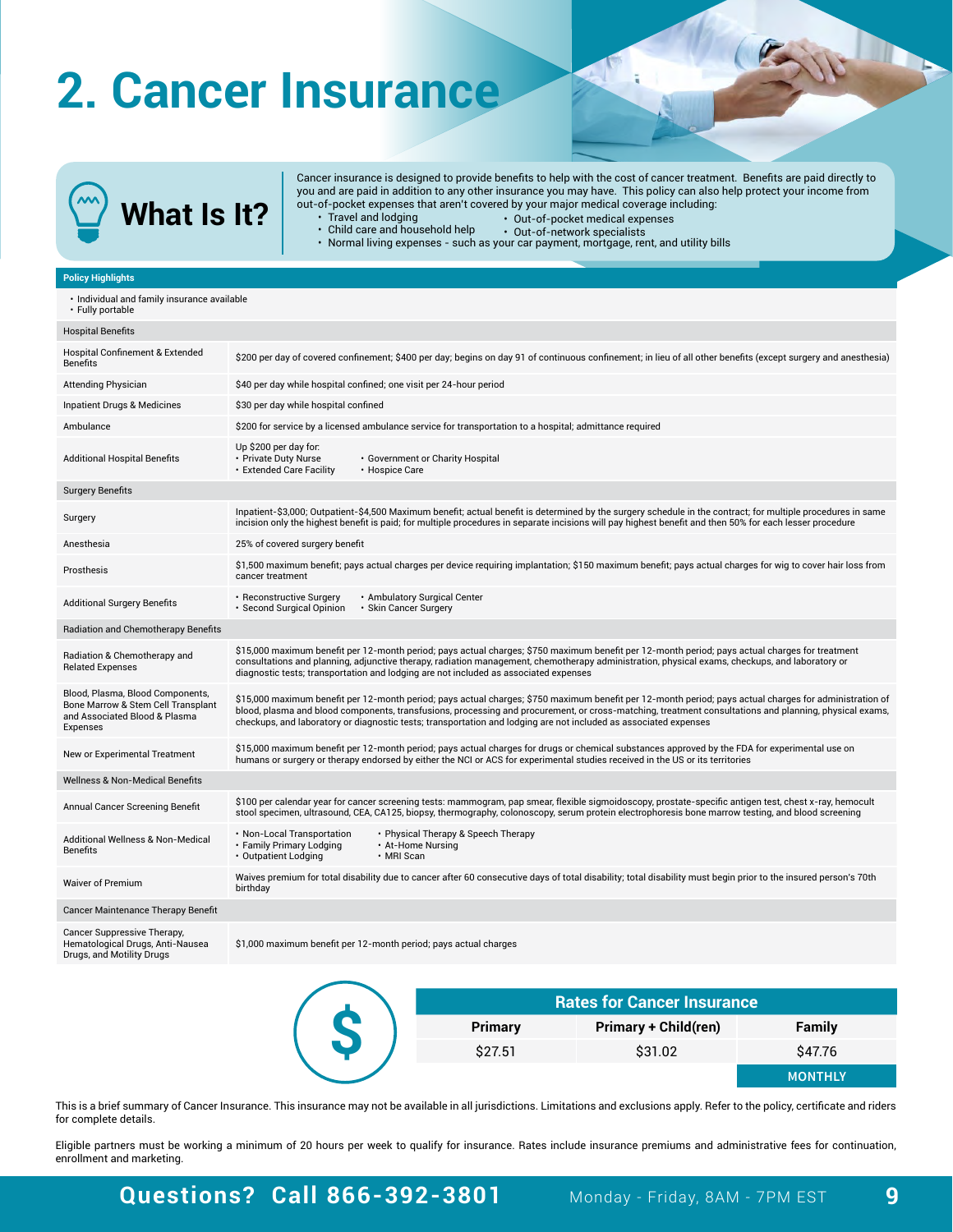### **3. 10 Year Term Life Insurance**

#### **GUARANTEED ISSUE UP TO \$100,000! \$500,000 MAX!**



| <b>Sample Primary Premiums* - Non-Tobacco</b> |                                                                                                                                                                                                                                                                                           |                                |  |  |
|-----------------------------------------------|-------------------------------------------------------------------------------------------------------------------------------------------------------------------------------------------------------------------------------------------------------------------------------------------|--------------------------------|--|--|
| Age                                           | <b>Amount You Will Pay</b>                                                                                                                                                                                                                                                                | <b>Amount Of Death Benefit</b> |  |  |
| Age 25                                        | \$16.38                                                                                                                                                                                                                                                                                   | \$50,000                       |  |  |
| Age 30                                        | \$18.46                                                                                                                                                                                                                                                                                   | \$50,000                       |  |  |
| Age 35                                        | \$22.17                                                                                                                                                                                                                                                                                   | \$50,000                       |  |  |
| Age 40                                        | \$29.29                                                                                                                                                                                                                                                                                   | \$50,000                       |  |  |
| Age 45                                        | \$39.00                                                                                                                                                                                                                                                                                   | \$50,000                       |  |  |
| Age 50                                        | \$50.71                                                                                                                                                                                                                                                                                   | \$50,000                       |  |  |
|                                               | Issue ages are 16-75 for Primary and 16-65 for spouse. *Rates are based upon age<br>and tobacco usage. 1 Coverage could lapse prior to the maturity for non-payment of<br>the contract of the contract of the contract of the contract of the contract of the contract of the contract of | <b>MONTHLY</b>                 |  |  |

premiums. You must speak with a benefits counselor to receive your applicable rate.

This is a brief summary of Group Term Life Insurance. Premiums are scheduled to remain level for five years and are guaranteed level for the first five years. **Premiums may actually increase annually starting in year 6.** This Insurance may not be available in all jurisdictions. Limitations and exclusions apply. Refer to the policy, certificate and riders for complete details.

Eligible partners must be working a minimum of 20 hours per week to qualify for insurance. Rates include insurance premiums and administrative fees for continuation, enrollment and marketing.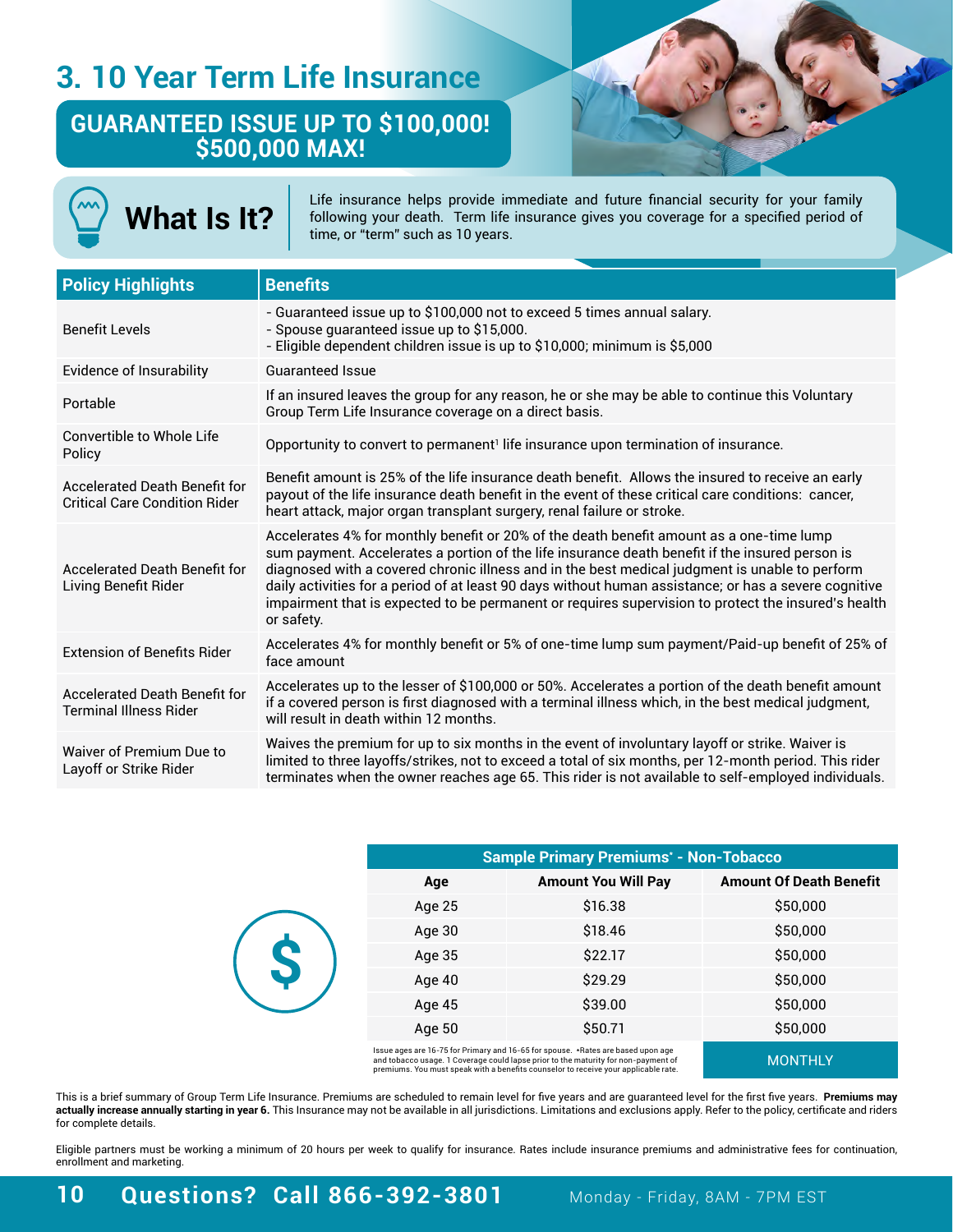### **3. Universal Life Insurance GUARANTEED ISSUE UP TO \$100,000! \$500,000 MAX!**





Universal Life Insurance is designed to last your lifetime. It combines life insurance protection with the ability to grow cash value over time. As long as your policy has earned sufficient cash value, you may borrow from it for any reason at a modest interest rate. You can use this loan for things such as paying college tuition, mortgage costs, or use it to pay for final expenses.

| <b>Policy Highlights</b>                                                | <b>Benefits</b>                                                                                                                                                                                                                                                                                                                                                                                                                                                                                                                                                                                              |
|-------------------------------------------------------------------------|--------------------------------------------------------------------------------------------------------------------------------------------------------------------------------------------------------------------------------------------------------------------------------------------------------------------------------------------------------------------------------------------------------------------------------------------------------------------------------------------------------------------------------------------------------------------------------------------------------------|
| <b>Benefit Levels</b>                                                   | Guaranteed issue up to \$100,000 for Primary and \$15,000 for spouse, not to exceed 5 times salary.<br>Eligible dependent children is \$25,000 or \$10,000 for child term rider.                                                                                                                                                                                                                                                                                                                                                                                                                             |
| Eligibility                                                             | 90 Days                                                                                                                                                                                                                                                                                                                                                                                                                                                                                                                                                                                                      |
| <b>Evidence of Insurability</b>                                         | <b>Guaranteed Issue</b>                                                                                                                                                                                                                                                                                                                                                                                                                                                                                                                                                                                      |
| <b>Cash Value Accumulation</b>                                          | The policy builds with a minimum quaranteed interest rate of 3%                                                                                                                                                                                                                                                                                                                                                                                                                                                                                                                                              |
| Portable                                                                | Yes. If you retire or leave your group, you can take comfort in knowing that your premium won't change because you leave.                                                                                                                                                                                                                                                                                                                                                                                                                                                                                    |
| <b>Accelerated Death Benefit for</b><br><b>Terminal Condition Rider</b> | Accelerates up to the lesser of \$100,000 or 75%. Accelerates a portion of the life insurance death benefit if the insured person is first<br>diagnosed with a terminal condition which, in the best medical judgment, will result in death within 12 months. When exercised, an<br>administrative fee of \$100 plus 12 months advanced interest will be deducted from the benefit payment. The death benefit and other<br>contract values will be reduced accordingly and this rider will terminate.                                                                                                        |
| <b>Waiver of Monthly Deductions</b><br>for Layoff or Strike Rider       | Waives the monthly deductions for up to six months per year if the Primary is involuntarily laid off. Benefits are limited to three layoffs<br>per year and are based on the Primary's layoff only. Layoff of an insured spouse or child does not qualify for this waiver. Premium<br>payments must have begun prior to the insured Primary's layoff. Rider is available through age 55 and terminates on the Primary's<br>60th birthday or when the insurance is assigned to another party, whichever is earlier.                                                                                           |
| <b>Accelerated Death Benefit for</b><br><b>Critical Condition Rider</b> | Accelerates up to the lesser of \$100,000 or 25%. Accelerates a portion of the life insurance death benefit it the insured person is first<br>diagnosed with a covered critical care condition (cancer, heart attack, stroke, renal failure or major organ transplant surgery) after the<br>30-day waiting period. When exercised, an administrative fee of \$250 will be deducted from the benefit payment. The death benefit<br>and other contract values will be reduced accordingly and this rider will terminate.                                                                                       |
| <b>Accelerated Death Benefit for</b><br>Living Benefit Rider            | Accelerates 4% for monthly benefit or 20% of one-time lump sum payment. Accelerates a portion of the life insurance death benefit if<br>the insured person is diagnosed with a covered chronic illness and in the best medical judgment is unable to perform daily activities<br>for a period of at least 90 days without human assistance; or has a severe cognitive impairment that is expected to be permanent or<br>requires supervision to protect the insured's health or safety.                                                                                                                      |
| <b>Extension of Benefits Rider</b>                                      | Accelerates 4% for monthly benefit or 5% or one-time lump sum payment/Paid-up benefit of 25% of face amount                                                                                                                                                                                                                                                                                                                                                                                                                                                                                                  |
| <b>Waiver of Monthly Deductions</b><br>for Total Disability Rider       | Waives the monthly deductions while a Primary is totally disabled. Once the six month waiting period is satisfied, monthly deductions<br>will be waived retroactively to the commencement of total disability and continue as long as the Primary remains totally disabled,<br>subject to certain conditions. The disability must begin after age 16 and prior to age 60. Benefits are based on the Primary's total<br>disability only. Total disability of an insured spouse or child does not qualify for this waiver. Rider is available through age 55 and<br>terminates on the Primary's 70th birthday. |
| Automatic Face Amount In-<br>crease Rider                               | \$1 per week for 10 years. Spouse coverage is \$1 per week for 3 years. This rider automatically increases the face amount by<br>increasing the planned premium annually. The face amount will increase by the amount that the planned premium increase will<br>purchase at current age and rate class. This rider is only available to a Primary, age 16 through 60, during the initial enrollment and<br>cannot be added later.                                                                                                                                                                            |
| Child Term Insurance Rider                                              | Benefit of \$10,000 or \$20,000 for each child. All children in the family will be insured for the same coverage amount. Allows an insured<br>Primary or spouse (but not both) to insure all eligible children, age 15 days through age 25, for the selected amount of term insurance.<br>Insurance on each child terminates on that child's 26th birthday or when the parent's insurance ends, whichever is earlier. Upon the<br>termination the child has 31 days in which to convert to an individual contract for up to 5 times the amount of insurance under this<br>rider or \$50,000.                 |
|                                                                         | Sample Primary Premiume* - Non-Tohacco                                                                                                                                                                                                                                                                                                                                                                                                                                                                                                                                                                       |

|   | <b>Sample Primary Premiums* - Non-Tobacco</b> |                            |                                |  |  |
|---|-----------------------------------------------|----------------------------|--------------------------------|--|--|
|   | Age                                           | <b>Amount You Will Pay</b> | <b>Amount Of Death Benefit</b> |  |  |
| S | Age 25                                        | \$28.62                    | \$50,000                       |  |  |
|   | Age 30                                        | \$33.72                    | \$50,000                       |  |  |
|   | Age 35                                        | \$40.50                    | \$50,000                       |  |  |
|   | Age 40                                        | \$50.37                    | \$50,000                       |  |  |
|   |                                               |                            |                                |  |  |

lssue ages are 16-80 for Primary and 16-65 for spouse. \*Rates are based upon age and<br>tobacco usage. Coverage could lapse prior to the maturity for non-payment of premiums.<br>You must speak with a benefits counselor to recei

This is a brief summary of Universal Life Insurance. This insurance may not be available in all jurisdictions. Limitations and exclusions apply. Refer to the policy, certificate and riders for complete details.

Eligible partners must be working a minimum of 20 hours per week to qualify for insurance. Rates include insurance premiums and administrative fees for continuation, enrollment and marketing.

**MONTHLY**